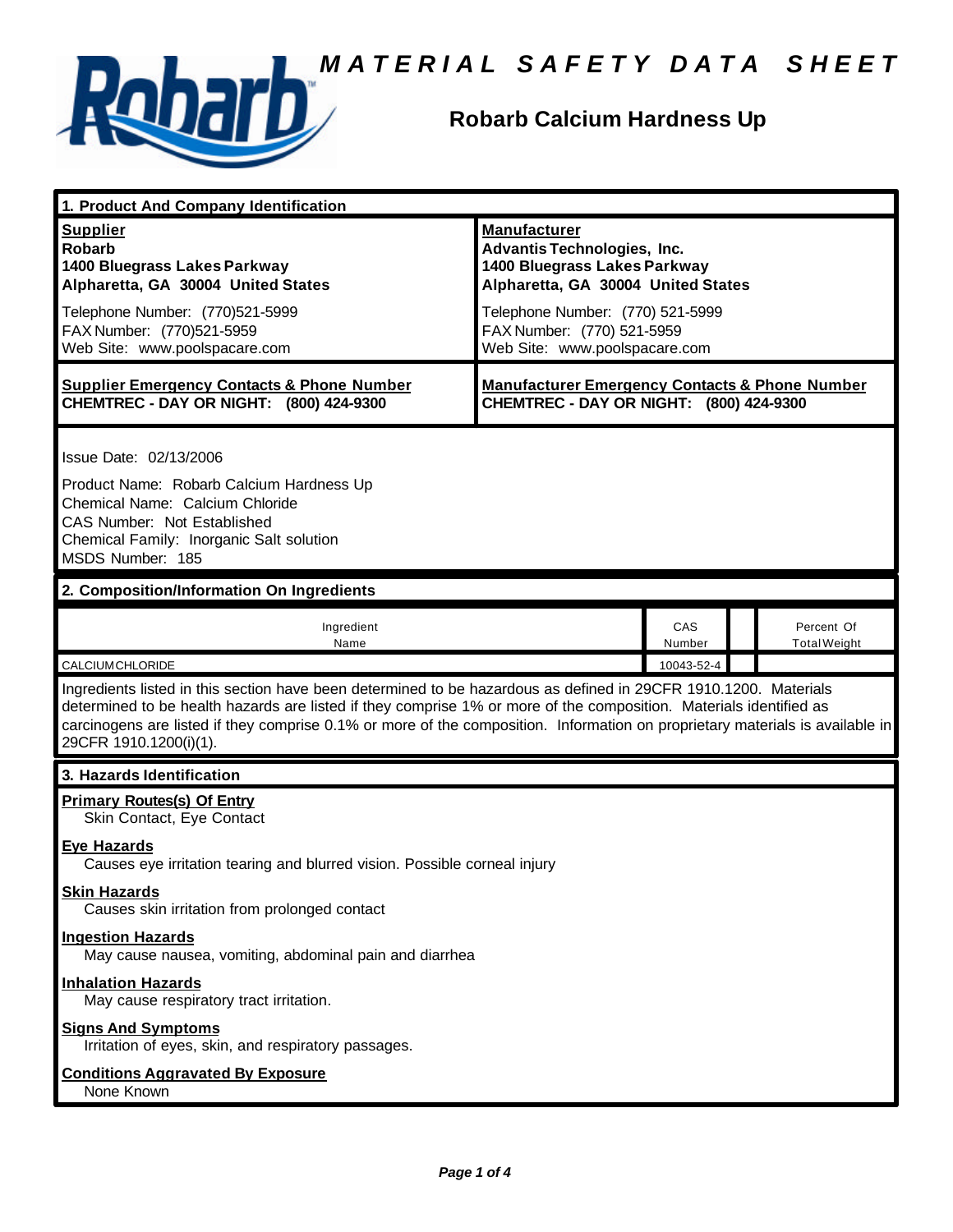### **Robarb Calcium Hardness Up**



Avoid contact with eyes.

#### **Storage Precautions**

Store in a cool dry place.

#### **Work/Hygienic Practices**

Use safe chemical handling procedures suitable for the hazards presented by this material.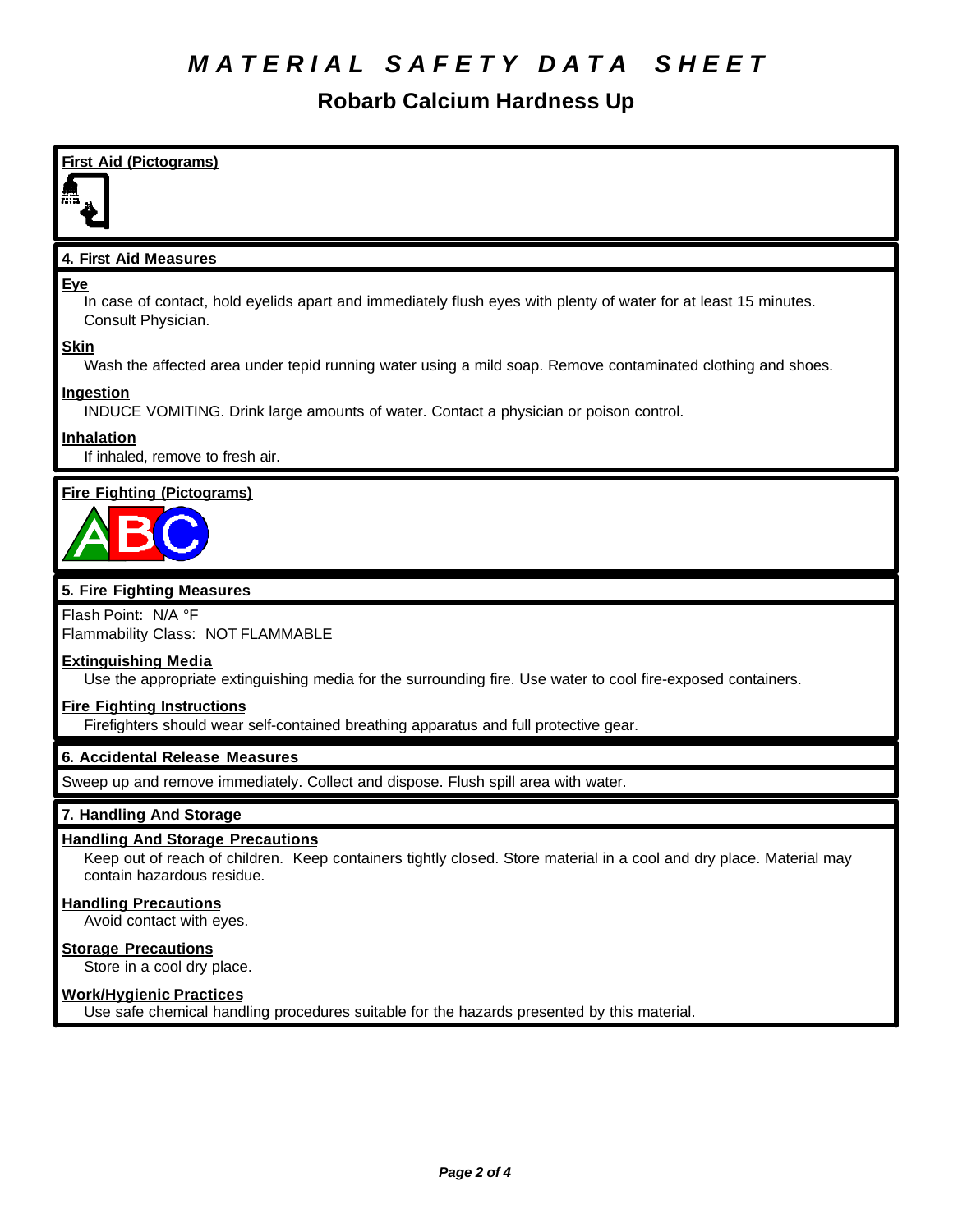## **Robarb Calcium Hardness Up**

| <b>Protective Clothing (Pictograms)</b>                                                                                                                                                                                                                                                                                                                                                                                |
|------------------------------------------------------------------------------------------------------------------------------------------------------------------------------------------------------------------------------------------------------------------------------------------------------------------------------------------------------------------------------------------------------------------------|
| NI.                                                                                                                                                                                                                                                                                                                                                                                                                    |
| 8. Exposure Controls/Personal Protection                                                                                                                                                                                                                                                                                                                                                                               |
| <b>Engineering Controls</b><br>Local exhaust acceptable.                                                                                                                                                                                                                                                                                                                                                               |
| <b>Eye/Face Protection</b><br>Safety glasses with side shields or goggles recommended.                                                                                                                                                                                                                                                                                                                                 |
| <b>Skin Protection</b><br>Chemical-resistant gloves.                                                                                                                                                                                                                                                                                                                                                                   |
| <b>Respiratory Protection</b><br>None normally required. If dust accumulation is a problem, a dust mask is suggested.                                                                                                                                                                                                                                                                                                  |
| 9. Physical And Chemical Properties                                                                                                                                                                                                                                                                                                                                                                                    |
| <b>Appearance</b><br>Clear liquid                                                                                                                                                                                                                                                                                                                                                                                      |
| Odor<br>None                                                                                                                                                                                                                                                                                                                                                                                                           |
| Chemical Type: Mixture<br>Physical State: Liquid<br>Melting Point: N/A °F<br>Boiling Point: 212 °F<br>Specific Gravity: 1.2<br>Percent Volitales: not determined<br>Packing Density: NOT DETERMINED<br>Vapor Density: N/A<br>Solubility: SOLUBLE IN WATER<br>Viscosity: NOT DETERMINED<br>Evaporation Rate: not determined                                                                                             |
| 10. Stability And Reactivity                                                                                                                                                                                                                                                                                                                                                                                           |
| Stability: Stable<br>Hazardous Polymerization: Will not occur<br><b>Conditions To Avoid (Stability)</b>                                                                                                                                                                                                                                                                                                                |
| Avoid contact with strong acids.<br><b>Incompatible Materials</b><br>If product dehydrates, Sulfuric Acids yields hydrogen chloride gas, which is corrosive, irritating and reactive. Water<br>reactive materials such as sodium cause an exothermic reaction. Methyl Vinyl Ether starts run away polymerization<br>reaction. Zinc yields hydrogen gas with solutions which may explode. Metals are also incompatable. |
| <b>Hazardous Decomposition Products</b><br>CO <sub>2</sub>                                                                                                                                                                                                                                                                                                                                                             |
| 11. Toxicological Information                                                                                                                                                                                                                                                                                                                                                                                          |
| No Data Available                                                                                                                                                                                                                                                                                                                                                                                                      |